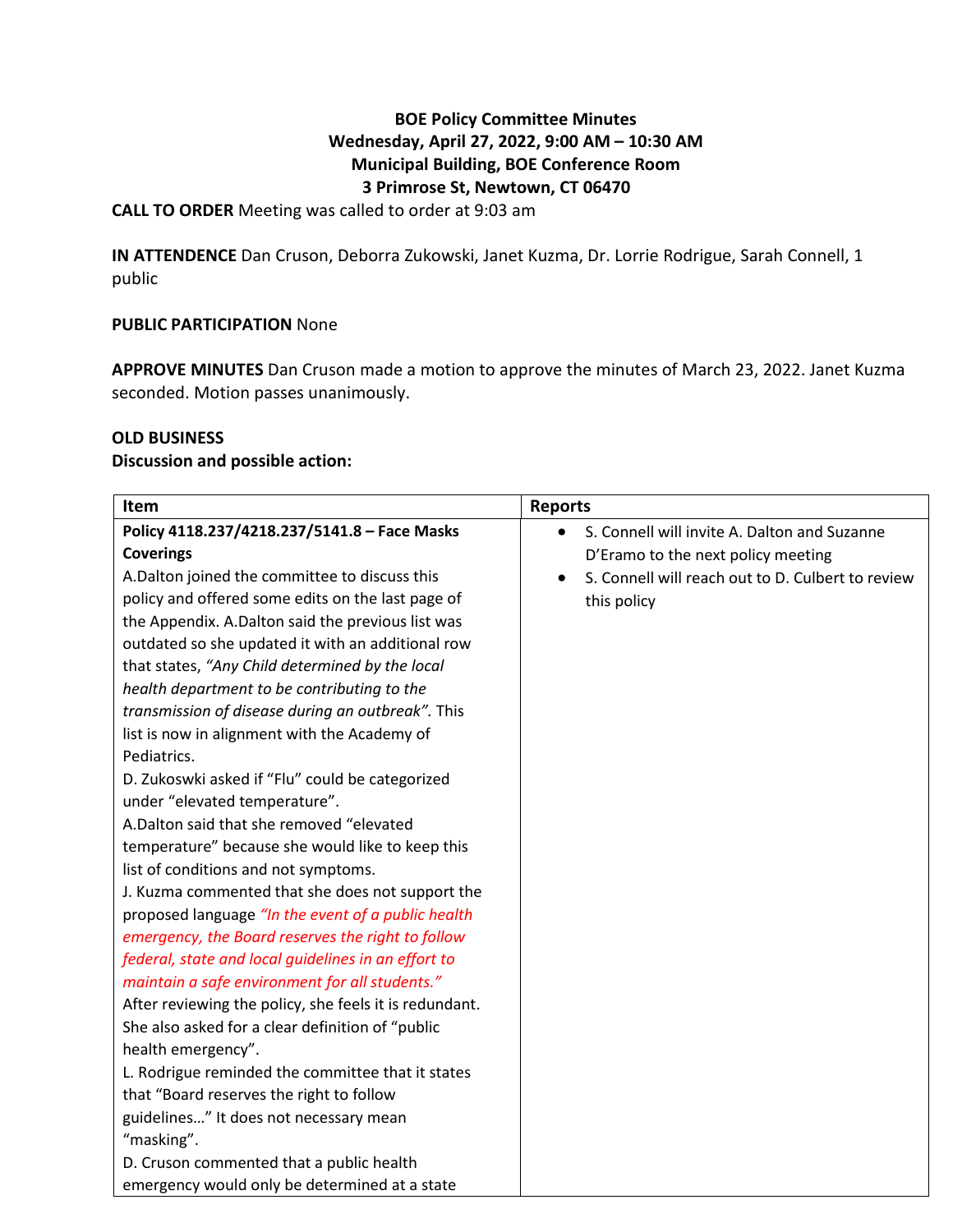| level or higher.                                      |                                                                |
|-------------------------------------------------------|----------------------------------------------------------------|
| J. Kuzma suggested adding a transitional paragraph    |                                                                |
| before the proposed language. The committee           |                                                                |
| agreed.                                               |                                                                |
| L. Rodrigue recommended bringing this policy to D.    |                                                                |
| Culbert to review.                                    |                                                                |
| S. Connell will set up a meeting with L. Rodrigue, D. |                                                                |
| Culbert, A.Dalton and S.D'Eramo to discuss this       |                                                                |
| policy.                                               |                                                                |
| Policy 4-609 – Communicable Diseases / Policy         | S. Connell will invite A. Dalton and Suzanne                   |
| 5141.22 - Communicable Diseases (students)            | D'Eramo to the next policy meeting                             |
| S. D'Eramo, A. Dalton, D. Culbert and L. Rodrigue     | S. Connell will reach out to D. Culbert to review<br>$\bullet$ |
| will combine this policy with Policy $5141.22 -$      | this policy                                                    |
| Communicable Diseases(students)                       |                                                                |
| Policy 6172.6 - Distance Education -                  | S. Connell will invite K. Longobucco to this<br>$\bullet$      |
| <b>Virtual/Online Courses</b>                         | meeting                                                        |
| The committee agreed to postpone discussion on        |                                                                |
| this policy to an upcoming meeting.                   |                                                                |

## **NEW BUSINESS**

# **Discussion and possible action:**

| <b>Item</b>                                              | <b>Reports</b>                                 |
|----------------------------------------------------------|------------------------------------------------|
| Policy 4118.231 - Smoking, Drinking & Use of             | S. Connell will bring Policy 5131.6 to confirm |
| <b>Drugs on School Premises</b>                          | these policies are consistent with eachother.  |
| S. D'Eramo was not able to attend this meeting but       | L. Rodrigue will reach out to Shipman and      |
| sent her recommendations to S. Connell before this       | Goodwin regarding South Windsor's policy.      |
| meeting. Her notes for this meeting were as              |                                                |
| follows:                                                 |                                                |
| "I've reviewed and attached South Windsor's policy       |                                                |
| which was recently revised last month (they are a        |                                                |
| "Shipman model policy district" so we can assume         |                                                |
| these are Shipman's revisions to address adult-use       |                                                |
| of cannabis). I would like the committee to              |                                                |
| consider replacing our existing policy with South        |                                                |
| Windsor's version.                                       |                                                |
| We also have an existing policy 4218.231 (for non-       |                                                |
| certified) that is listed separately in the 4000 series. |                                                |
| I suggest that we combine it with the potentially        |                                                |
| revised 4118.231 (certified) as we have been doing       |                                                |
| for consistency sake."                                   |                                                |
|                                                          |                                                |
| D. Zukowski suggested combining this policy with         |                                                |
| Policy 5131.6 - Alchohol Use, Drugs and Tobacco.         |                                                |
| L. Rodrigue said she spoke with M. Pompano and           |                                                |
| these policies need to be separate. The language         |                                                |
| should be consistent; however, employees vs.             |                                                |